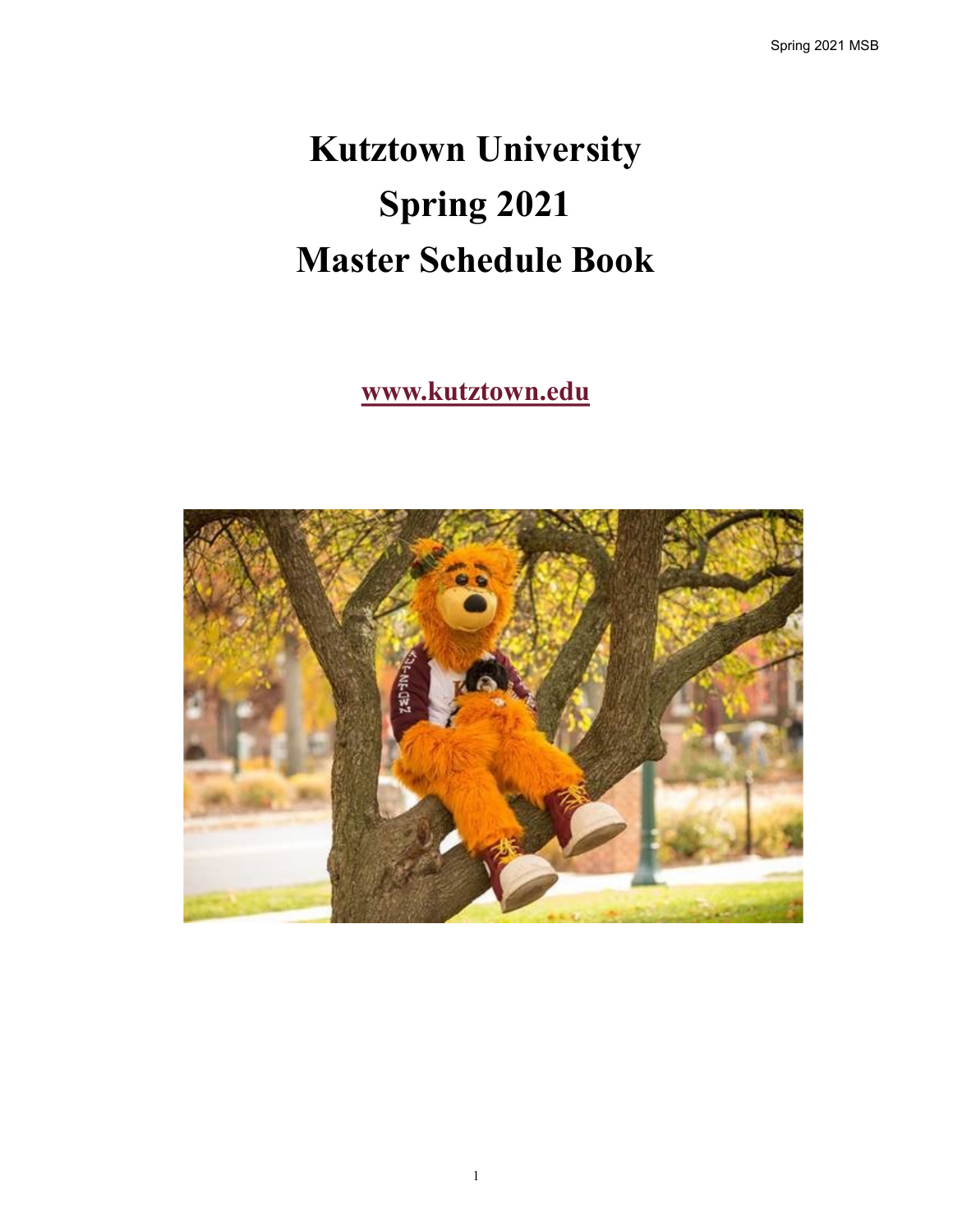| <b>Spring 2021 Calendar</b>                                                         |                                                                                                                                                                                  |  |  |  |  |  |  |  |
|-------------------------------------------------------------------------------------|----------------------------------------------------------------------------------------------------------------------------------------------------------------------------------|--|--|--|--|--|--|--|
| *This calendar is tentative. Please visit http://calendar.kutztown.edu for updates. |                                                                                                                                                                                  |  |  |  |  |  |  |  |
| Monday, January 18                                                                  | Martin Luther King Day -NO Classes -University Closed.                                                                                                                           |  |  |  |  |  |  |  |
| Tuesday, January 19                                                                 | ALL classes begin.<br>Clinical Experience Orientation 8:00 AM-1:00 PM, location MSU 183.<br>On Campus Drop/Add and Late Registration begins.                                     |  |  |  |  |  |  |  |
| Tuesday, January 20 - Friday, March 5                                               | First Half Communication Design.                                                                                                                                                 |  |  |  |  |  |  |  |
| Tuesday, January 20 - Friday, March 12                                              | First Half Clinical Experience.                                                                                                                                                  |  |  |  |  |  |  |  |
| Saturday, January 23                                                                | Saturday classes begin.                                                                                                                                                          |  |  |  |  |  |  |  |
| Tuesday, January 26                                                                 | Last day to add/drop a course in MyKU for all students.                                                                                                                          |  |  |  |  |  |  |  |
| Wednesday, January 27- Friday, April 2                                              | "W" period. Students must come into the Registrar's Office to withdraw from a course.                                                                                            |  |  |  |  |  |  |  |
| Monday, February 15                                                                 | PRESIDENT'S DAY - CLASSES WILL BE HELD                                                                                                                                           |  |  |  |  |  |  |  |
| Monday, March 1                                                                     | Mid Term.                                                                                                                                                                        |  |  |  |  |  |  |  |
| Saturday, March 6                                                                   | SPRING BREAK begins at end of classes.                                                                                                                                           |  |  |  |  |  |  |  |
| Monday, March 15                                                                    | <b>SPRING BREAK</b> ends. Classes resume.<br>Summer 2021 Registration begins.                                                                                                    |  |  |  |  |  |  |  |
| Monday, March 15-Saturday, May 8                                                    | Second Half Communication Design.                                                                                                                                                |  |  |  |  |  |  |  |
| Monday, March 15-Saturday, May 8                                                    | Second Half Clinical Experience.                                                                                                                                                 |  |  |  |  |  |  |  |
| Wednesday, March 31 - Thursday, April 30                                            | Advisement Period for Fall 2021.                                                                                                                                                 |  |  |  |  |  |  |  |
| Friday, April 2                                                                     | Last day for Undergraduate students to make up "Incompletes" from Fall 2020 and Winter 2021.<br>Last day to withdraw from a class and receive a "W". See policy for information. |  |  |  |  |  |  |  |
| Monday, April 5                                                                     | Incumbent Graduate registration begins for Fall 2021.<br>Advisement/registration of new Graduates, Post-Baccalaureate Certs, Prof Credit students.                               |  |  |  |  |  |  |  |
| Monday, April 12 - Thursday, April 27                                               | Undergraduate Web Registration for Fall 2021 classes by appointment.                                                                                                             |  |  |  |  |  |  |  |
| Monday, April 19                                                                    | Last day for Leave of Absence or University Withdrawals for Spring 2021                                                                                                          |  |  |  |  |  |  |  |
| Friday April 30                                                                     | Last day of regular classes.                                                                                                                                                     |  |  |  |  |  |  |  |
| Saturday May 1                                                                      | Registration for Fall 2021 closed. Reopens Friday, August 20.<br>Last day of Saturday classes.                                                                                   |  |  |  |  |  |  |  |
| Monday, May 3- Saturday, May 8                                                      | Final Examinations.                                                                                                                                                              |  |  |  |  |  |  |  |
| Saturday, May 8                                                                     | Last day of the semester.<br>May Commencement. COE & COLAS 9AM; COB & COVPA 2:30PM                                                                                               |  |  |  |  |  |  |  |
| Monday, May 10                                                                      | Last day for Graduate students to make up "Incompletes" from Spring 2020 & Summer 2020                                                                                           |  |  |  |  |  |  |  |

Questions or concerns regarding the calendar should be directed to the Registrar, Ted Witryk, at **[regoffice@kutztown.edu](mailto:regoffice@kutztown.edu)**.

Registration questions/concerns, Registrar's Office 610-683-4485 or via email at **[regoffice@kutztown.edu](mailto:regoffice@kutztown.edu)**.

Computer access questions/concerns, IT Help Center 610-683-1511 or via email at **[helpcenter@kutztown.edu](mailto:helpcenter@kutztown.edu?subject=%20)**.

#### **Table of Contents**

| $\boxed{\text{Table of Contents.}}$ |
|-------------------------------------|
|                                     |
|                                     |
|                                     |
|                                     |
|                                     |
|                                     |
|                                     |
|                                     |
|                                     |
|                                     |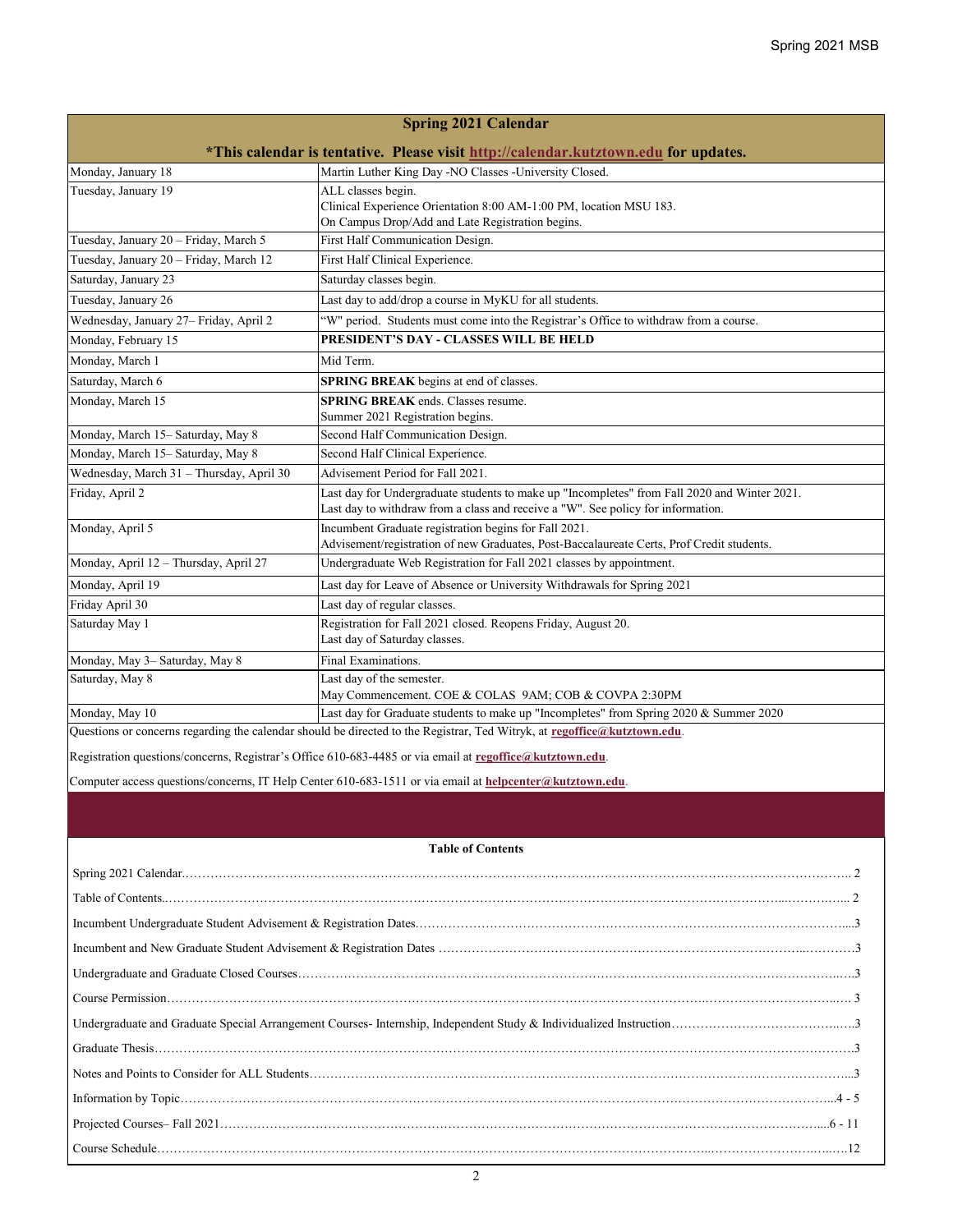#### **Incumbent Undergraduate Student Advisement & Registration Dates– Spring 2021**

#### **Advisement Period ………………………………………………………………………………………...Monday, October 19th—Monday, November 16th Course Selection……………………………………………………………………………………………….Monday, November 2nd—Tuesday, December 1st**

Make an appointment to see your advisor(s) during the Advisement period to determine the courses that you should schedule online. Any student who is unable to make an appointment with his/her Academic Advisor should see the Advisor's Department Chair.

#### **Advisement for Undergraduates with Multiple Programs, Secondary Ed Majors, and Major/Concentration Changes**

- **MULTIPLE PROGRAM STUDENTS** are students who have either declared two majors with the same degree designation (for example: DOUBLE MA-JORS – BA in History and a BA in Music) or declared two degree programs (for example: DUAL DEGREE – BA in Political Science and a BS in Criminal Justice). Students with multiple programs of study are required to have advisement sessions with the academic advisors from each major program of study. The academic advisor for the first declared major will be listed as the first advisor. The academic advisor for the additional major or degree will be listed as the second advisor. The first advisor may determine your registration type (see above). Both advisors may enter information on your Advisement Screen. The student will schedule courses during dates as listed online. **UNDERGRADUATE STUDENTS COMPLETING SIMULTANEOUS DEGREES NEED A MINIMUM OF 150 CREDITS.**
- **SECONDARY EDUCATION STUDENTS** are required to have advisement sessions with their academic advisor from the area of concentration (listed as the first advisor) and with their academic advisor from the Department of Secondary Education (listed as the second advisor). The first advisor may determine your registration type. The student will schedule courses during dates as listed online.
- **STUDENTS WITH APPROVED CHANGES IN MAJOR OR CONCENTRATION** will consult with the newly assigned Academic Advisor for the course selection advisement as well as for various other academic concerns. The name of the new Academic Advisor is listed online.

#### **Incumbent and New Graduate Student Advisement & Registration Dates- Spring 2021**

**Incumbent (Current) Graduate & Post-Baccalaureate Certification Registration …………………………………………………….Monday, October 19th Advisement/Registration of New Graduate, Post-Baccalaureate Cert, and Prof Credit Students.....................................................Monday, November 9th**

While not required, graduate students are strongly urged to consult their advisors regarding their course selections, degree requirements, candidacy, graduation requirements, or any other matter relating to their program. Post-Baccalaureate Certification students are required to have their initial registration approved by their advisor for their first semester as a certification student. It is strongly recommended that consultation be made with their advisor for subsequent registrations.

#### **Undergraduate and Graduate Closed Courses**

Course Permission Forms are available in the Registrar's Office for students seeking registration into a closed course. Students must obtain the signature/ approval of the instructor, and in the College of Business, these forms must also be signed by the chair of Business Administration. Once the appropriate signatures are received, students can return the form(s) to the Registrar's Office to have the course(s) added to their schedules.

#### **Course Permission**

Course Permission Forms are available in the Registrar's Office for students seeking registration into a closed course. Students must obtain the signature/ approval of the instructor, and in the College of Business, these forms must also be signed by the chair of Business Administration. Once the appropriate signatures are received, students can return the form(s) to the Registrar's Office to have the course(s) added to their schedules.

#### **Undergraduate and Graduate Special Arrangement Courses-Internship, Independent Study & Individualized Instruction**

- 1. Secure the appropriate form at the academic department for the course.<br>2. Follow the directions on the form.
- 2. Follow the directions on the form.<br>3. Submit the completed form with si
- Submit the completed form with signatures at your designated registration time.

#### **Graduate Thesis**

Forms with appropriate approvals must be submitted at the time the student registers for a given semester. See Calendar for deadline. The student's procedure to accomplish this is as follows:

- 1. Secure the appropriate form from the department in which the course will be taught.
- 2. Secure the approval of the course instructor and Department Chair.<br>3. Deliver the form to the Dean's Office of the department in which the
- 3. Deliver the form to the Dean's Office of the department in which the course resides to seek his/her approval.<br>4. The student should report back in 3 business days to determine if the Dean or his/her designee has approve
- The student should report back in 3 business days to determine if the Dean or his/her designee has approved or denied the request. If the request is denied, the student, as well as the Chair and Instructor, will be informed.
- 5. If the request is approved, the student will collect the form and deliver it to the Dean of Graduate Studies to seek approval.<br>6. If approved, the student shall submit the form with all appropriate signatures to the Reg
- 6. If approved, the student shall submit the form with all appropriate signatures to the Registrar's Office. If the request is denied, the Dean of Graduate Studies will so inform the student, College Dean, Department Chair, and Instructor.

#### **Notes and Points to Consider for All Students**

- Resolve all negative service indicators that restrict registration before you register.
- Check the schedule for courses you intend to take. Consult with your advisor if they are not offered.
- Select courses that do not conflict or meet at a location other than the place desired.
- Select your desired science laboratory, the corresponding lecture section will automatically be added to your schedule.
- Select the correct sequence of courses by observing course prerequisites.
- Select courses that complete requirements within your particular curriculum.
- Obtain permission to schedule 18 + Undergraduate credits. Additional credits require permission from your Dept Chair and will result in additional charges.
- Obtain the permission of the instructor to enroll in 400 level courses which are generally limited to junior, senior, and graduate students.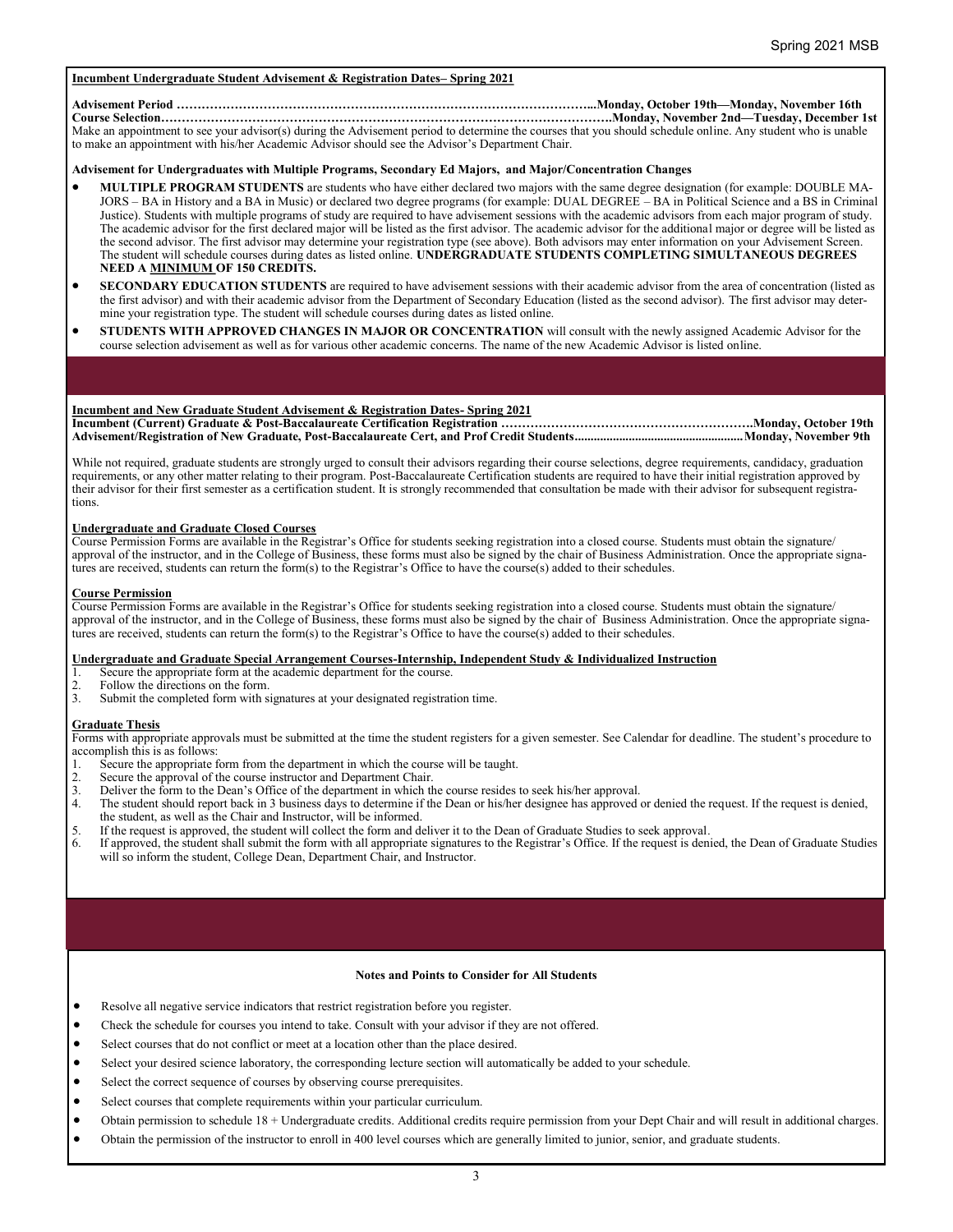| <b>Important Information (Numerical and Alphabetical)</b>                                |                                                                                                              |                                                                                                                                                                                                                                                                                                                                                                                                                                                                                                                                                                                                                                                                                                                                                                                                                                                                                                                                                                                                                                                                                                                                                                                                                                                                                                                                                                                                                                                         |                      |    |                                                                          |    |                                                                                                                              |           |                      |
|------------------------------------------------------------------------------------------|--------------------------------------------------------------------------------------------------------------|---------------------------------------------------------------------------------------------------------------------------------------------------------------------------------------------------------------------------------------------------------------------------------------------------------------------------------------------------------------------------------------------------------------------------------------------------------------------------------------------------------------------------------------------------------------------------------------------------------------------------------------------------------------------------------------------------------------------------------------------------------------------------------------------------------------------------------------------------------------------------------------------------------------------------------------------------------------------------------------------------------------------------------------------------------------------------------------------------------------------------------------------------------------------------------------------------------------------------------------------------------------------------------------------------------------------------------------------------------------------------------------------------------------------------------------------------------|----------------------|----|--------------------------------------------------------------------------|----|------------------------------------------------------------------------------------------------------------------------------|-----------|----------------------|
| <b>400-level courses</b>                                                                 |                                                                                                              | Courses at the 400-level are graduate courses open to undergraduate students in their junior or senior year who have a<br>cumulative grade point average of 2.90 or better. Undergraduates who have less than the required average must obtain<br>written permission from the instructor and submit it with their registration forms.                                                                                                                                                                                                                                                                                                                                                                                                                                                                                                                                                                                                                                                                                                                                                                                                                                                                                                                                                                                                                                                                                                                   |                      |    |                                                                          |    |                                                                                                                              |           |                      |
| <b>Academic Probation</b>                                                                |                                                                                                              | Undergraduate students on Academic Probation during the current semester are allowed to register for no more than 15<br>credits for a subsequent semester without permission.                                                                                                                                                                                                                                                                                                                                                                                                                                                                                                                                                                                                                                                                                                                                                                                                                                                                                                                                                                                                                                                                                                                                                                                                                                                                           |                      |    |                                                                          |    |                                                                                                                              |           |                      |
| <b>Academic Progress &amp; Eligibility</b>                                               |                                                                                                              | See Financial Aid's website, http://www.kutztown.edu/financialaid.                                                                                                                                                                                                                                                                                                                                                                                                                                                                                                                                                                                                                                                                                                                                                                                                                                                                                                                                                                                                                                                                                                                                                                                                                                                                                                                                                                                      |                      |    |                                                                          |    |                                                                                                                              |           |                      |
| Academic Warning                                                                         |                                                                                                              | Undergraduates on Academic Warning should not select more than 15 credits without permission.                                                                                                                                                                                                                                                                                                                                                                                                                                                                                                                                                                                                                                                                                                                                                                                                                                                                                                                                                                                                                                                                                                                                                                                                                                                                                                                                                           |                      |    |                                                                          |    |                                                                                                                              |           |                      |
| <b>Auditing a Course</b>                                                                 |                                                                                                              | Please see Academic Policy Information in the Kutztown University Undergraduate Catalog, http://www.kutztown.edu/<br>catalog.                                                                                                                                                                                                                                                                                                                                                                                                                                                                                                                                                                                                                                                                                                                                                                                                                                                                                                                                                                                                                                                                                                                                                                                                                                                                                                                           |                      |    |                                                                          |    |                                                                                                                              |           |                      |
| <b>Building Codes</b>                                                                    |                                                                                                              | AF                                                                                                                                                                                                                                                                                                                                                                                                                                                                                                                                                                                                                                                                                                                                                                                                                                                                                                                                                                                                                                                                                                                                                                                                                                                                                                                                                                                                                                                      | Academic Forum       | FS | Freyberger Schoolhouse                                                   | KΥ | Keystone Hall                                                                                                                | <b>RL</b> | Rohrbach Library     |
|                                                                                          |                                                                                                              | BН                                                                                                                                                                                                                                                                                                                                                                                                                                                                                                                                                                                                                                                                                                                                                                                                                                                                                                                                                                                                                                                                                                                                                                                                                                                                                                                                                                                                                                                      | Boehm Building       | GC | Graduate Center                                                          | LC | Rickenbach Learning Center                                                                                                   | <b>SA</b> | Schaeffer Auditorium |
|                                                                                          |                                                                                                              | BK                                                                                                                                                                                                                                                                                                                                                                                                                                                                                                                                                                                                                                                                                                                                                                                                                                                                                                                                                                                                                                                                                                                                                                                                                                                                                                                                                                                                                                                      | Beekey Building      | GR | Grim-Knedler Sci Building                                                | LY | Lytle Hall                                                                                                                   | SH        | Sharadin Art Studio  |
|                                                                                          |                                                                                                              | DF                                                                                                                                                                                                                                                                                                                                                                                                                                                                                                                                                                                                                                                                                                                                                                                                                                                                                                                                                                                                                                                                                                                                                                                                                                                                                                                                                                                                                                                      | DeFrancesco Building | HO | Honor's Hall                                                             | RS | Risley Hall                                                                                                                  |           |                      |
| <b>Campus Store</b>                                                                      |                                                                                                              | Please see http://www.kubstore.com/ for information regarding the KU Campus Store.                                                                                                                                                                                                                                                                                                                                                                                                                                                                                                                                                                                                                                                                                                                                                                                                                                                                                                                                                                                                                                                                                                                                                                                                                                                                                                                                                                      |                      |    |                                                                          |    |                                                                                                                              |           |                      |
| <b>Degree Requirements for</b><br><b>Transfer Students</b>                               |                                                                                                              | Undergraduate students transferring from any institution of higher education must complete half of the minimum semester<br>hour degree requirements in their major and minor field at Kutztown at the upper level. For more details please refer to the<br>Residency Policy also listed under this section.                                                                                                                                                                                                                                                                                                                                                                                                                                                                                                                                                                                                                                                                                                                                                                                                                                                                                                                                                                                                                                                                                                                                             |                      |    |                                                                          |    |                                                                                                                              |           |                      |
| <b>Disabilities</b>                                                                      |                                                                                                              | If you received disability support services in high school through an IEP or 504 plan or had accommodations while en-<br>rolled at another university, you may be able to receive similar support at KU. If you have a disability and have not needed<br>or received prior accommodations, but anticipate needing support in order to have equal access to programs, services, or<br>facilities, you may also request services through the Disability Services Office (DSO).<br>To ensure that accommodations are in place for the start of the semester, complete the steps below as soon as possible.<br>1. Download the Accommodations Request Form and Documentation Guidelines file at www.kutztown.edu/DSO/<br>accommodations.<br>2. Submit all documents to the DSO as soon as possible.<br>Please contact the DSO at $DSO(\hat{a})$ <b>kutztown.edu</b> if you have any questions.                                                                                                                                                                                                                                                                                                                                                                                                                                                                                                                                                              |                      |    |                                                                          |    |                                                                                                                              |           |                      |
| <b>Distance Education</b>                                                                |                                                                                                              | There are 3 types of distance education: Blended–courses meet 30-79% online; 80-99% online; 100% online. Sections<br>800-809 represent Graduate distance education; 810-819 represent Undergraduate.                                                                                                                                                                                                                                                                                                                                                                                                                                                                                                                                                                                                                                                                                                                                                                                                                                                                                                                                                                                                                                                                                                                                                                                                                                                    |                      |    |                                                                          |    |                                                                                                                              |           |                      |
| <b>FERPA (Family Educational</b><br><b>Rights and Privacy Act of 1974</b><br>as amended) |                                                                                                              | This federal law states that institutions may not disclose information about students nor permit inspection of their records<br>without their permission unless such action is covered by certain exceptions stipulated in the act. The full provisions are<br>available at https://www.kutztown.edu/about-ku/administrative-offices/registrar/ferpa.htm                                                                                                                                                                                                                                                                                                                                                                                                                                                                                                                                                                                                                                                                                                                                                                                                                                                                                                                                                                                                                                                                                                |                      |    |                                                                          |    |                                                                                                                              |           |                      |
| <b>Final Examinations</b>                                                                |                                                                                                              | Please see https://www.kutztown.edu/academics/academic-calendar/final-exam-schedule.html<br>for a detailed guide to Final Examinations. See policy below for conflicts.                                                                                                                                                                                                                                                                                                                                                                                                                                                                                                                                                                                                                                                                                                                                                                                                                                                                                                                                                                                                                                                                                                                                                                                                                                                                                 |                      |    |                                                                          |    |                                                                                                                              |           |                      |
| <b>Final Examinations Conflict</b><br><b>Policy – Undergraduate Students</b>             |                                                                                                              | The student has the option to take all examinations as scheduled during final examination week. If a student has a conflict<br>of two final examinations at the same time, or three or more in one day, the student should try to resolve the conflict direct-<br>ly with the instructor(s) involved. In the event the conflict(s) cannot be resolved informally, the student may seek a resolu-<br>tion in the following manner:<br>1. Complete the "Final Examination Conflict Form" located on the Registrar's website by the end of week ten of the<br>semester. If the student does not apply by this date, the conflict(s) may not be resolved to the student's satisfaction.<br>2. Present this form to the instructor with the highest numbered course to schedule an alternate time to take the final<br>examination during final examination week. If conflicting final examinations are for the same numbered course, the course<br>with the largest enrollment will take precedence; that is, the smaller enrolled course final examination needs to be resched-<br>uled.<br>3. If the necessary rescheduling cannot be resolved through the instructor(s) involved and both courses are in the same<br>college, the academic dean will make the rescheduling decision.<br>4. If the rescheduling cannot be resolved through the instructors and the courses are in different colleges, the Provost will<br>make the rescheduling decision. |                      |    |                                                                          |    |                                                                                                                              |           |                      |
| <b>Grade Point Average/Quality</b><br>Point Average (GPA/QPA)                            |                                                                                                              | The GPA in a student's major program is based on all courses taken which the department allows to count toward the<br>major, regardless of whether the student uses the courses to fulfill major program requirements or as electives, concomitant<br>courses, or General Education. One way for Undergraduate students to raise their GPA is to repeat courses in which they<br>anticipate earning a higher grade. (Note: Repeats of passed courses do not count toward the academic progress re-<br>quirements for financial aid).                                                                                                                                                                                                                                                                                                                                                                                                                                                                                                                                                                                                                                                                                                                                                                                                                                                                                                                    |                      |    |                                                                          |    |                                                                                                                              |           |                      |
| Grading                                                                                  |                                                                                                              |                                                                                                                                                                                                                                                                                                                                                                                                                                                                                                                                                                                                                                                                                                                                                                                                                                                                                                                                                                                                                                                                                                                                                                                                                                                                                                                                                                                                                                                         |                      |    | $(0.0)$ *Please note that there are no A+, C-, D+ or D– grading options. |    | The following grade options are available: A (4.0), A- (3.67), B+ (3.33), B (3.0), B- (2.67), C+ (2.33), C (2.0), D (1.0), F |           |                      |
| Graduation                                                                               |                                                                                                              | Apply through MyKU. To change a name, submit a copy of a marriage certificate, a divorce decree indicating a change of<br>name, or a court order to the Registrar's Office. See Online Calendar for deadline.                                                                                                                                                                                                                                                                                                                                                                                                                                                                                                                                                                                                                                                                                                                                                                                                                                                                                                                                                                                                                                                                                                                                                                                                                                           |                      |    |                                                                          |    |                                                                                                                              |           |                      |
| The Health Center at Beck Hall                                                           | Please see http://www.kutztown.edu/healthandwellness for information regarding Health and Wellness Services. |                                                                                                                                                                                                                                                                                                                                                                                                                                                                                                                                                                                                                                                                                                                                                                                                                                                                                                                                                                                                                                                                                                                                                                                                                                                                                                                                                                                                                                                         |                      |    |                                                                          |    |                                                                                                                              |           |                      |
| <b>Housing, Residence Life</b>                                                           |                                                                                                              |                                                                                                                                                                                                                                                                                                                                                                                                                                                                                                                                                                                                                                                                                                                                                                                                                                                                                                                                                                                                                                                                                                                                                                                                                                                                                                                                                                                                                                                         |                      |    |                                                                          |    | Please see http://www.kutztown.edu/housing for information regarding Housing and Residence Life.                             |           |                      |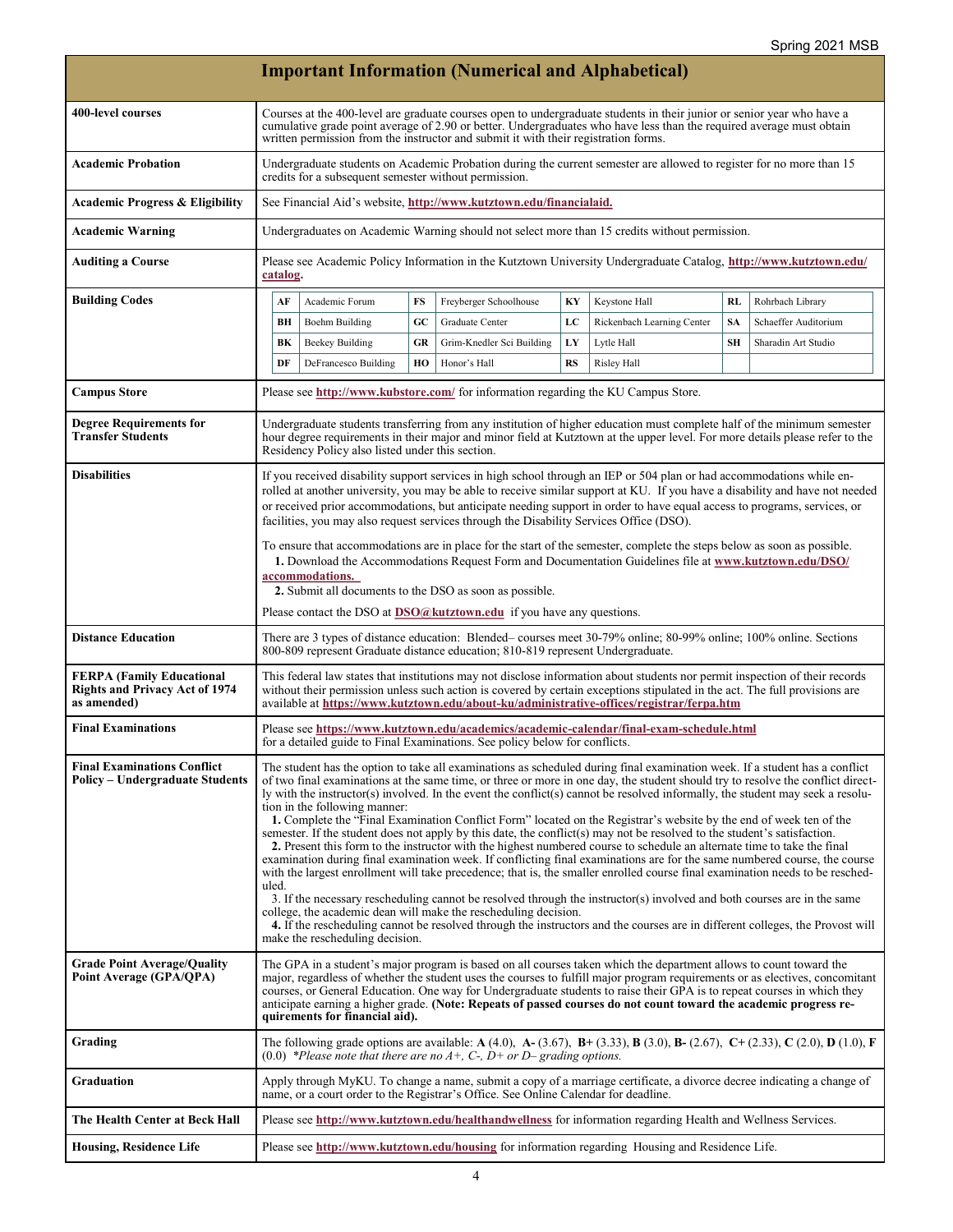| <b>Important Information (Numerical and Alphabetical) Continued</b>       |                                                                                                                                                                                                                                                                                                                                                                                                                                                                                                                                                                                                                                                                                                                                                                                                                                                                   |  |  |  |  |  |  |
|---------------------------------------------------------------------------|-------------------------------------------------------------------------------------------------------------------------------------------------------------------------------------------------------------------------------------------------------------------------------------------------------------------------------------------------------------------------------------------------------------------------------------------------------------------------------------------------------------------------------------------------------------------------------------------------------------------------------------------------------------------------------------------------------------------------------------------------------------------------------------------------------------------------------------------------------------------|--|--|--|--|--|--|
| Leave of Absence- Under-<br>graduates                                     | Please see Academic Policy Information in the Kutztown University Undergraduate or Graduate Catalog go to: http://<br>www.kutztown.edu/catalog. Forms are located in the Registrar's Office. See Online Calendar for deadline.                                                                                                                                                                                                                                                                                                                                                                                                                                                                                                                                                                                                                                    |  |  |  |  |  |  |
| Meal Plan & Dining Flex<br><b>Dollars Information</b>                     | Please see http://www.kutztown.edu/dining or information regarding KU Dining Services.                                                                                                                                                                                                                                                                                                                                                                                                                                                                                                                                                                                                                                                                                                                                                                            |  |  |  |  |  |  |
| <b>Meeting Days in MyKU</b>                                               | M-Monday T-Tuesday W-Wednesday H-Thursday F-Friday A-Saturday S-Sunday                                                                                                                                                                                                                                                                                                                                                                                                                                                                                                                                                                                                                                                                                                                                                                                            |  |  |  |  |  |  |
| Permit to Study at another<br>Institution<br>(Undergraduate)              | Undergraduate students wishing to study at another college and to transfer the credits earned to Kutztown must obtain permis-<br>sion, in writing, prior to enrollment. This form is available at http://www.kutztown.edu/registrar.                                                                                                                                                                                                                                                                                                                                                                                                                                                                                                                                                                                                                              |  |  |  |  |  |  |
| Repeating a course<br>(Undergraduate)                                     | Undergraduate students will be limited to a <i>maximum</i> total of six (6) repeats. A single course can be repeated a <i>maximum</i> of<br><i>three (3)</i> times. Only the most recent grade will be calculated in the GPA and the total credits needed for graduation. The course<br><i>must</i> be repeated at Kutztown. Students must obtain permission from the Dean of the student's major to take a course beyond the<br>maximum number of repeats for an individual course OR the overall maximum repeats.                                                                                                                                                                                                                                                                                                                                               |  |  |  |  |  |  |
| <b>Residency Policy</b>                                                   | All first baccalaureate degree students must take at least 30 of the last 60 credits and at least 50% of their major credits at<br>Kutztown University.                                                                                                                                                                                                                                                                                                                                                                                                                                                                                                                                                                                                                                                                                                           |  |  |  |  |  |  |
| <b>Section Codes</b>                                                      | The first digit of the section indicates when or where a course is held:<br>$0/1 =$ Day, $2 =$ Monday Evening, $3 =$ Tuesday Evening, $4 =$ Wednesday Evening, $5 =$ Thursday Evening,<br>6 Two Evenings, a Saturday, or an Evening and a Saturday, 8 = Distance Education or Off Campus, 9 = Special Arrangement<br>(Individualized Instruction, Independent Study, Thesis, & Internship)                                                                                                                                                                                                                                                                                                                                                                                                                                                                        |  |  |  |  |  |  |
| <b>Student Right to Know and</b><br><b>Campus Security Act of</b><br>1990 | Information on campus crime statistics and a description of policies relating to campus security are available by contacting the<br>Director of Public Safety at 610-683-4002.                                                                                                                                                                                                                                                                                                                                                                                                                                                                                                                                                                                                                                                                                    |  |  |  |  |  |  |
| <b>Supplemental Instruction</b><br>(SI)                                   | Supplemental Instruction targets traditionally difficult courses. SI leaders attend class and hold 3 out-of-class sessions per week.<br>Students discover an appropriate application of study strategies as they review course content material. SI leaders are students<br>who have excelled in the particular course and have been trained to be SI leaders. The sessions are open to the students who are<br>enrolled in the SI course. For more information, please contact Academic Enrichment at 610-683-4726.                                                                                                                                                                                                                                                                                                                                              |  |  |  |  |  |  |
| "10 Year" Policy<br>(Undergraduates)                                      | The University welcomes the return of Undergraduate students who for various reasons did not complete their degrees. Such<br>students should be aware that courses taken in their major discipline ten years or more prior to the resumption of study might not<br>be counted toward graduation. Such courses may no longer be considered to be current or be required for the degree. The Regis-<br>trar in consultation with the chair of the department of the student's major determines the acceptability of these credits; however,<br>students may request the re-evaluation of the Registrar's decision by submitting a petition to the Undergraduate Exception Com-<br>mittee.                                                                                                                                                                           |  |  |  |  |  |  |
| <b>Transcript Requests</b>                                                | Official transcript requests can be made online through MyKU or via PDF on the Registrar's Office webpage.                                                                                                                                                                                                                                                                                                                                                                                                                                                                                                                                                                                                                                                                                                                                                        |  |  |  |  |  |  |
| Tuition, Fees, Billing, and<br><b>Refund Policy</b>                       | Please see Office of Student Accounts' website: https://www.kutztown.edu/about-ku/administrative-offices/student-<br>accounts.html for information.                                                                                                                                                                                                                                                                                                                                                                                                                                                                                                                                                                                                                                                                                                               |  |  |  |  |  |  |
| <b>Verification of Enrollment</b>                                         | Enrollment verifications can be obtained through MyKU.                                                                                                                                                                                                                                                                                                                                                                                                                                                                                                                                                                                                                                                                                                                                                                                                            |  |  |  |  |  |  |
| Withdrawal from<br><b>Individual Courses</b>                              | Courses dropped during the first week of the semester will not be recorded on the student's permanent transcript. Students may<br>withdraw from individual courses with a grade of "W" between the second and tenth week of the semester. After the tenth week<br>of the semester and through the last day of classes, a student who withdraws will receive a grade determined by the instructor.<br>Failure to drop a class from which a student is registered but is not attending will result in a grade of "F" for that course.                                                                                                                                                                                                                                                                                                                               |  |  |  |  |  |  |
| <b>Withdrawal from Institu-</b><br>tion Federal Aid Recipients            | See Financial Aid's website, http://www.kutztown.edu/financialaid.                                                                                                                                                                                                                                                                                                                                                                                                                                                                                                                                                                                                                                                                                                                                                                                                |  |  |  |  |  |  |
| Withdrawal from the<br>University-<br>Undergraduates                      | Any student leaving the University prior to the end of any academic term must officially withdraw. The student should contact<br>the Registrar's Office to initiate the formal withdrawal process. The date the Registrar's Office receives the withdrawal form<br>with the student's original signature is the student's official date of withdrawal from the University. If the student com-<br>pletes the withdrawal process with the Registrar's Office two weeks prior to the start of finals, the student will receive "W"<br>grades for all courses. If the student completes the withdrawal process after that point, the student will receive a grade determined<br>by the instructor. Please note that failure to complete the withdrawal process may result in failing grades in all courses being<br>taken at the time of withdrawal.                 |  |  |  |  |  |  |
| Withdrawal from the<br>University– Graduates                              | Graduate Students have six years from the first day of their first class to complete their studies and are not required to attend<br>every semester. If a student wishes to withdraw from all courses, whether only for that semester or permanently, the student will<br>need to complete and submit the withdrawal form. If the form is completed after the first week of the start of classes and before<br>the two week period before the start of finals, the student will receive "W" grades for all courses. If submitted after the two week<br>period before the start of finals and through the last day of classes, the student will receive a grade(s) which will be determined<br>by the instructor(s). The date the Registrar's Office receives notification in writing with the student's original signature is<br>the official date of withdrawal. |  |  |  |  |  |  |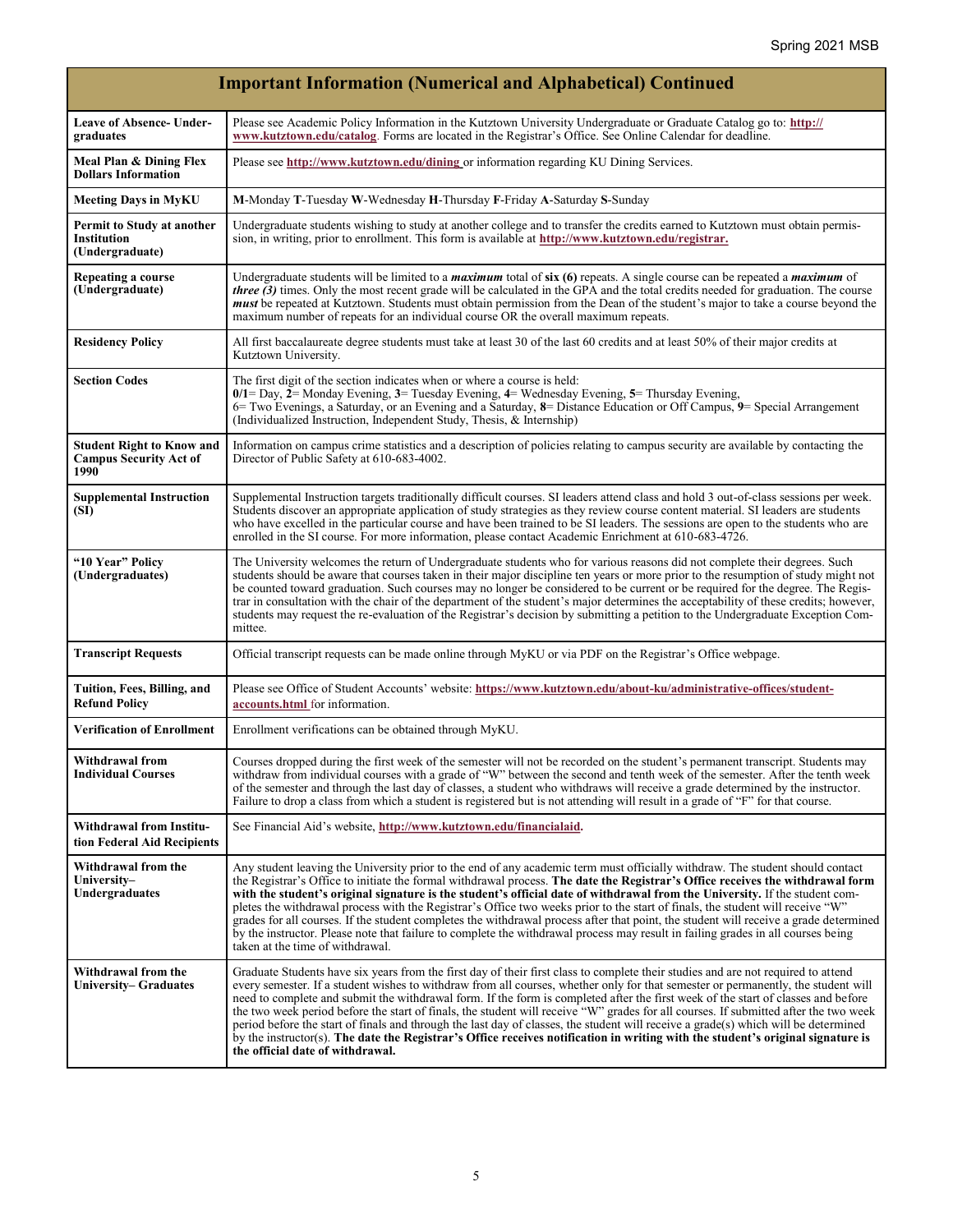#### **Projected Courses for Fall 2025**

**While every effort has been made to make this list as accurate and complete as possible, circumstances may require changes to the actual courses offered for the term.**

#### **ACC- not submitted to book**

#### **ANT**

ANT 010CD Cultural Anthropology ANT 020 Physical Anthropology ANT 030CD Introduction to Archaeology ANT 040CD Linguistic Anthropology ANT 101 North American Indians ANT 201 Archaeological Theory & Technique ANT/SOC 213 World Religions ANT 218 Culture & Consumption ANT/SOC 232 Marriage in Cross-Cultural Perspective ANT 239 Historical Archaeology ANT 242 Museums, Festivals and Cultural Events ANT 254CDWI Medical Anthropology ANT 258 Forensic Anthropology ANT 360CMWI History & Theory of Anthropology

#### **APD- not submitted to book**

#### **ARC**

ARC 15VL Art, Design & Visual Culture ARC 211VLCD Women in the Arts ARC 241CDVL Color: Perception, Properties, & Practices ARC 300 Visual Culture: Critical Practice ARC 517 Art Criticism

#### **ARH- not submitted to book**

#### **ART**

ART 031VL Two-Dimensional Design ART 032VL Three-Dimensional Design ART 182CP Introduction to Digital Media ART 231 Digital Animation ART 331-332 Animation Studio I & II ART 276 Interactive Design I ART 366 Workshop: Motion Graphics

### **ARU**

ARU 210 Learning in the Visual Arts: Childhood ARU 236 The Arts & Pre-K Education ARU 301 Art Education Field Experience ARU 310 Learning in the Visual Arts: Adolescence ARU 330Studio Thinking ARU 331CD Designing for Disabilities ARU 390 Clinical Experience and Practicum I ARU 391 Clinical Experience and Practicum II ARU 399 Student Exhibition ARU 401 Learning Vis Arts: Childhood ARU 420 Learning Vis Arts: Adolescence ARU 430 Studio Thinking ARU 440 Visual Culture Pedagogy ARU 475 Art Field Experience ARU 490 Clinical Experience & Practicum I ARU 491 Clinical Experience & Practicum II ARU 517 Art Criticism ARU 522 Perspectives in Art Ed ARU 542 Weaving & Textiles ARU 543 Ceramics ARU 546 Jewelry & Metalcraft ARU 561 Prin & Prac Art Admin ARU 562 Arts & Civic Engagement ARU 591 Methods of Research

## **AST**

- AST 16 Core to the Cosmos: Contribs of Women to AST AST 030QL Mission to the Planets Lecture/Lab AST 42 Stars, Galaxies & Black Holes AST 140QL Planetary Science Lecture/Lab AST 240 The Planetarium AST 242 Exoplanets Lecture/Lab AST 342 Astrophysics AST 350 Practical Astronomy AST 370 Research in Astronomy **BIO** BIO 10 Introduction to Biology Lecture/Lab BIO 12 Human Biology Lecture/Lab BIO 104 Principles of Biology Lecture/Lab BIO 106 Intro to Zoology Lecture/Lab BIO 108 Introduction to Botany Lecture/Lab BIO 120 Anatomy & Physiology I Lecture/Lab
- BIO 130 Environmental Issues: Global Perspective
- BIO 140 Biology and Society
- BIO 146 Basic Nutrition & Diet Therapy
- BIO 224 Applied Environmental Microbio Lecture/Lab
- BIO 244 Ecology Lecture/Lab
- BIO 264 Comparative Anatomy Lecture/Lab
- BIO 270CTWI Research Methods Lecture/Lab BIO 302 Entomology Lecture/Lab
- BIO 320 Physiological Eco of Animals Lecture/Lab
- BIO 324 Plant Ecology Lecture/Lab
- BIO 334 Medical Parasitology Lecture/Lab
- BIO 346 Molecular Biology Lecture/Lab
- BIO 354 Developmental Biology Lecture/Lab
- BIO 370 Research in Biology
- BIO 380 Senior Seminar in Biology
- BIO 385 Research in Biology II
- BIO 390 Internship in Biology

#### **BUS- not submitted to book**

#### **CDE**

CDE 10 Digital Foundations CDE 115 Coding CDE 130 Typography CDE 151 Illustration Techniques CDE 220 Print Media Production CDE 238 Graphic Design CDE 241 Advertising Design CDE 276 Interactive Design CDE 356 Creative Coding CDE 361 CDE Wksp: Restaurant Graphics CDE 364 CDE Wksp: Poster Design CDE 366 CDE Wksp: Motion Graphics CDE 367 CDE Wksp: Package Design CDE 271 Television Graphics CDE 374 Portfolio CDE 381 Sr. Des Sem: Publication Design CDE 382 Sr. Des Sem: Identity Systems CDE 383 Sr. Des Sem: Non-Profit/Corporate Advertising CDE 384 Sr. Des Sem: Consumer Product Advertising CDE 385 Sr. Des Sem: Advanced Web CDE 386 Sr. Des Sem: Advanced Multimedia CDE 387 Sr. Des Sem: Visual Essay CDE 389 Sr. Des Sem: Personal Style CDE 394 Internship CDE 398 Professional Practices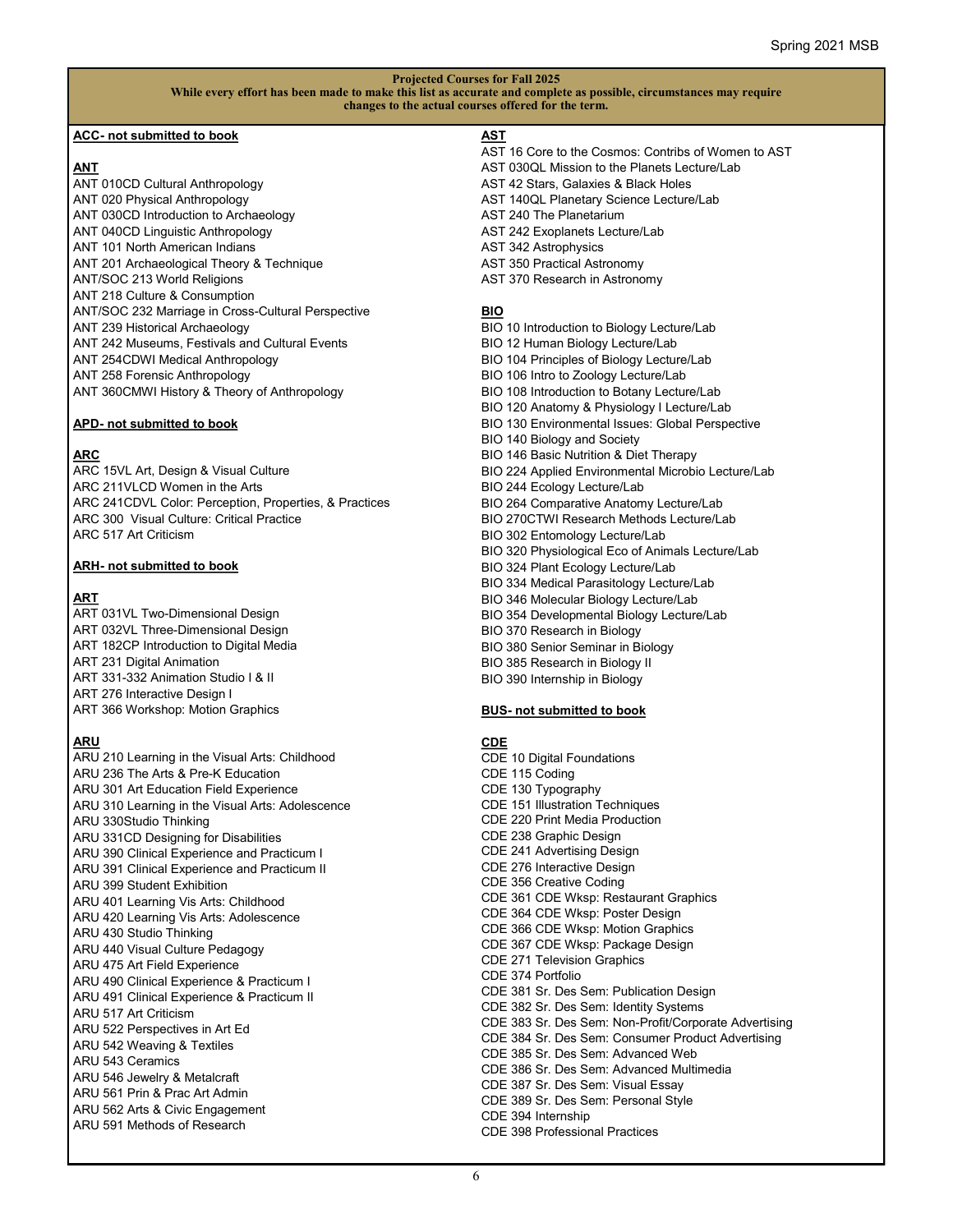#### **CDE– continued**

CDE 501 Personal Exploration CDE 502 Professional Exploration CDE 506 Contemporary Topics CDE 516 Grad Communication Design Studio CDE 512 Grad Research Proj II: Creative Studios

## **CDH**

CDH 150CD Hist Surv Graphic Design A CDH 550 Grad History Graph Design A

#### **CFT- not submitted to book**

#### **CHI**

CHI 101 Elementary Chinese I CHI 103 Intermediate Chinese III

### **CHM**

CHM 020 Introduction to Chemistry Lecture/Lab CHM 051 Introduction to Forensic Science CHM 100 General Chemistry I Lecture/Lab CHM 102 General Chemistry II Lecture/Lab CHM 204 Fundamentals of Organic Chemistry Lecture/Lab CHM 214VL Organic Chemistry I Lecture/Lab CHM 216WI Organic Chemistry II Lecture/Lab CHM 230QLWI Analytical Chemistry I Lecture/Lab CHM 310 Biochemistry I Lecture/Lab CHM 314 Physical Chemistry Lecture/Lab CHM 320 Adv Inorganic Chemistry Lecture/Lab CHM 370 Research in Chemistry I CHM 371 Research in Chemistry II CHM 372 Research in Chemistry III CHM 373 Research in Chemistry IV CHM 390 Internship Chemistry CHM 395 Honors Independent Study/Thesis CHM 398 Honors Supplementary Research

### **CMP**

CMP 201 Intro Res Writing His & Soc St CMP 202 Analytical Writing

## **COM**

COM 010 Fundamentals of Oral Communication COM 105 Business & Professional Presentations COM 130 Interpersonal Communication COM 140 Intro Communication Studies COM 170 An Introduction to Public Relations COM 201 Storytelling I COM 212 WICT Introduction to Mass Communication COM 215 Small Group Communication COM 216CDCM Oral Interpretation I COM/SMS 224 Social Media Ethics COM 235 Public Relations Cases & Campaigns COM 240CTWI Communication Theory COM 266 Monsters & Myth Pop Culture COM 271 Sexualities & Communication COM 274 Organizational Communication COM 285 Gender Communication COM 305 Theories Emerging/Social Media COM 314 Social Media Analytics COM 315 International Communication COM 319CT Integrated Marketing Communication COM 336 Public Relations Workshop COM 340CTWI Research Methods

COM 350CT Leadership COM 360 Digital Self COM 370 Special Topics in Communication Studies COM 379 Independent Study in Communication Studies COM 380 Senior Capstone Experience COM 387 Family Communication COM 390 Communication Studies Internship

## **COU**

- COU 508 Research Methods in Counseling COU 518 Prof Orient Ethic Men Health Prof COU 519 Intercultural Issues in Counseling COU 522 Prof Orientation & Ethics COU 530 Funds of Counseling COU 535 Career Counseling/Life Span COU 546 Group Processes Seminar COU 548 Counseling Theories Seminar COU 562 Intro to Prob Addiction COU 580 Practicum in Counseling COU 590 Supervised Counsel Experience
- COU 594 Field Experience Clinical Counseling

## **CRJ**

- CRJ 010 Introduction to Criminal Justice
- CRJ 101 Introduction to Policing
- CRJ 121 Intro to Law CRJ 175 Organizations & Systems
- CRJ 182 Criminal Procedure
- CRJ 200CD Comparative CRJ Systems
- CRJ 221CM Juvenile Justice Systems
- CRJ 250 Criminology
- CRJ 270 Management of Offenders
- CRJ 271 Substance Abuse & Crime
- CRJ 301 Investigation and Intelligence
- CRJ 362CPWI Research Methods in Criminal Justice
- CRJ 380CTWI Senior Seminar in Criminal Justice

## **CSC**

CSC 5 Visualization for the Masses CSC 111 Computer Forensics CSC 125CT Discrete Mathematics for CSC I CSC 135 Computer Science I CSC 136CP Computer Science II CSC 150 Ethical, Legal & Profess Impacts of the Digital Age CSC 220CPVL Object-oriented Multimedia Coding CSC 223CP Advanced Scientific Programming CSC 225 Discrete Math for Computing II CSC 235 Computer Organ & Assembly Language CSC 237 Data Structures CSC 242 Web Programming CSC 253 Information Technology Systems CSC 311 Computer Networks CSC 320 Game Development I CSC 328 Network Programming CSC 341 Information Security CSC 343 Operating Systems CSC 354WI Introduction to Software Engineering CSC 355WI Software Engineering II CSC 441 Advanced Information Security CSC 447 Artificial Intelligence I CSC 456 Database Management Systems I CSC 459 Big Data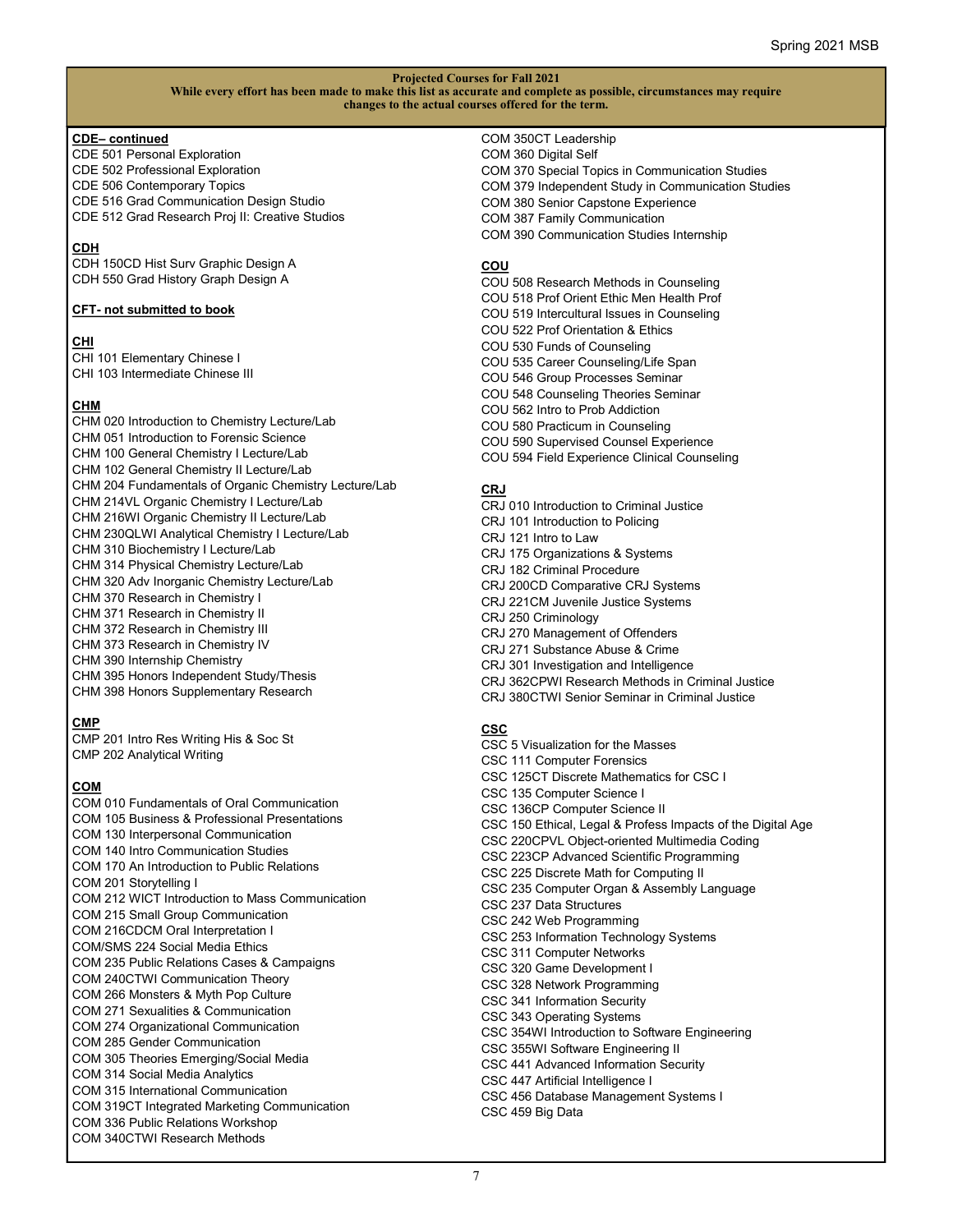### **CTM**

- CTM 010 Introduction to Cinema, TV & Media CTM 050 Audio Production
- CTM 055 Fundamentals of Video Production
- CTM 070WI Scriptwriting
- CTM 130CTVL Media Theory and Aesthetics
- CTM 205 Narrative Video Production
- CTM 206 Masterpieces in Film History
- CTM 218 Studio Production Practicum
- CTM 220 Media Law & Ethics in the Digital Age
- CTM 222 Evolution of Sports & the Media
- CTM 255 Video Field Production
- CTM 262 American Independent Cinema
- CTM 270 Script to Screen
- CTM 325 Comedy Writing & Prod Sitcoms
- CTM 365CP Post-Production
- CTM 369 Field/Post Production Practicum
- CTM 375 Live Event Production
- CTM 370 Selected Topics CTM
- CTM 380 Sr. Sem Cinema, TV & Media Production

#### **ECO- not submitted to book**

## **EDD**

- EDD 701 Transform Learn & Teach P & PP EDD 702 Trans Learning Mod & Instruct Design
- EDD 720 At Risk Populations
- EDD 724 Special Topics
- EDD 791 Leader Scholar Communities I

## **EDU**

- EDU 100CT Perspectives on American Education
- EDU 101CTWI Teaching Pre-K-8: Exploration & Investigation
- EDU 326 Introduction to Middle Level Education
- EDU 434 Instruct Methods for ELL
- EDU 452 Science, Technology, Engineering & Mathematics Ed Ped
- EDU 526 Data Driven Decision Making
- EDU 528 Student Diversity & Critical Pedagogy
- EDU 562 School Law
- EDU 592 Intensive Clinical Experience
- EDU 597 Change in Education

## **EEU**

EEU 202 Disposition/Advocacy EEU 209 Math Foundations for Pre-K-1 EEU 211CD Family Collaboration and Diversity EEU 215 Introduction to Early Education EEU 220VL Children's Literature for Pre-K-4 EEU 225 Assess I: Obs. & Informal EEU 300 Early Literacy Dev & Acquisition Pre-K-1 EEU 301Teaching Literacy in Grades 2-4 EEU 303WI Language Development in Early Childhood EEU 304 Teaching Social Studies in Pre-K-4 EEU 305 Teaching Science in Early Childhood EEU 306WI Integrating Principles of Learning Pre-K-4 EEU 309 Teaching Math in Grades 2-4 EEU 325 Assessment II: Form, Sum, Diag, Bench EEU 390 Clinical Experience I Pre-K-4 EEU 391 Clinical Experience II Pre-K-4 EEU 415 Family & Community Partnership EEU 505 Child Development & Practice EEU 596 Clinical Expr I: Pre-K-4 EEU 597 Clinical Expr II: Pre-K-4

## **EGR**

EGR 121 Engineering Drawing & Lettering EGR 130 Engineering Mechanics

#### **ELU**

ELU 221VL Lit for Upper Elem & Mid-Level Learners ELU 325 Diff Instruct: Key to Responsive Teaching ELU 342WI Teaching Writing at the Mid-Level ELU 344 Teach & Assess Soc St & Content Area Reading ELU 346WI Mid-Level Cognitive Development ELU 347 Teach & Assess Math for Mid-Level Learners ELU 349 Teach & Assess Sci for Mid-Level Learners ELU 353 Language Develop, Reading Assessment & Interventions ELU 392 Clinical Experience I Mid-Level Learners ELU 393 Clinical Experience II Mid-Level Learners ELU 569 Topics in Elem Education ELU 595 Spec Teach Mid-Level Clin I ELU 596 Spec Teach Mid-Level Clin II

#### **ENG - not submitted to book ENU - not submitted to book**

#### **ENV**

ENV 100 Intro to Environmental Science Lecture/Lab ENV 210 Environmental Geology Lecture/Lab ENV 224 Applied Environmental Microbiology Lecture/Lab

## **ERS**

ERS 502 Sem: Res Found Pertinent to Reading ERS 504 Literacy Curr and Instruct: PreK-3 ERS 506 Literacy Curr and Instruct: 4-8 ERS 513 Literacy Curr and Instruct: Adolescent- HS ERS 514 Reading Spec & Intensified Lit Instruct ERS 531 Adult Learning Theories ERS 574 Assess of Reading: Clin Prac in Reading Diagnosis ERS 577 Leadership for Reading Educators ERS 578 Sch Based Prac in Lit Instruct: Strug Read & Writers ERS 579 Prac in Lit Insruct; Strug Read & Writers

## **FAR- not submitted to book**

**FAS- not submitted to book FIN- not submitted to book**

### **FRE**

- FRE 101 Elementary French I
- FRE 102 Elementary French II FRE 103 Intermediate French III
- FRE 104 Intermediate French IV

- **GEG** GEG 010 Elements of Physical Geography GEG 020CD Elements of Cultural Geography GEG 101 World Regional Geography GEG 110 Geography of US & Canada GEG 120 Geography of Sub-Sahara Africa GEG 204 Meteorology Lecture/Lab GEG 210 Environmental Conservation GEG 212 Geography of Natural Hazards GEG 223 Intro to Transportation Geography GEG 274CPQL Introduction to GIS Lecture/Lab GEG 330CPVL Cartography GEG 335 Political Geography
- GEG 375 Research Methods in Geography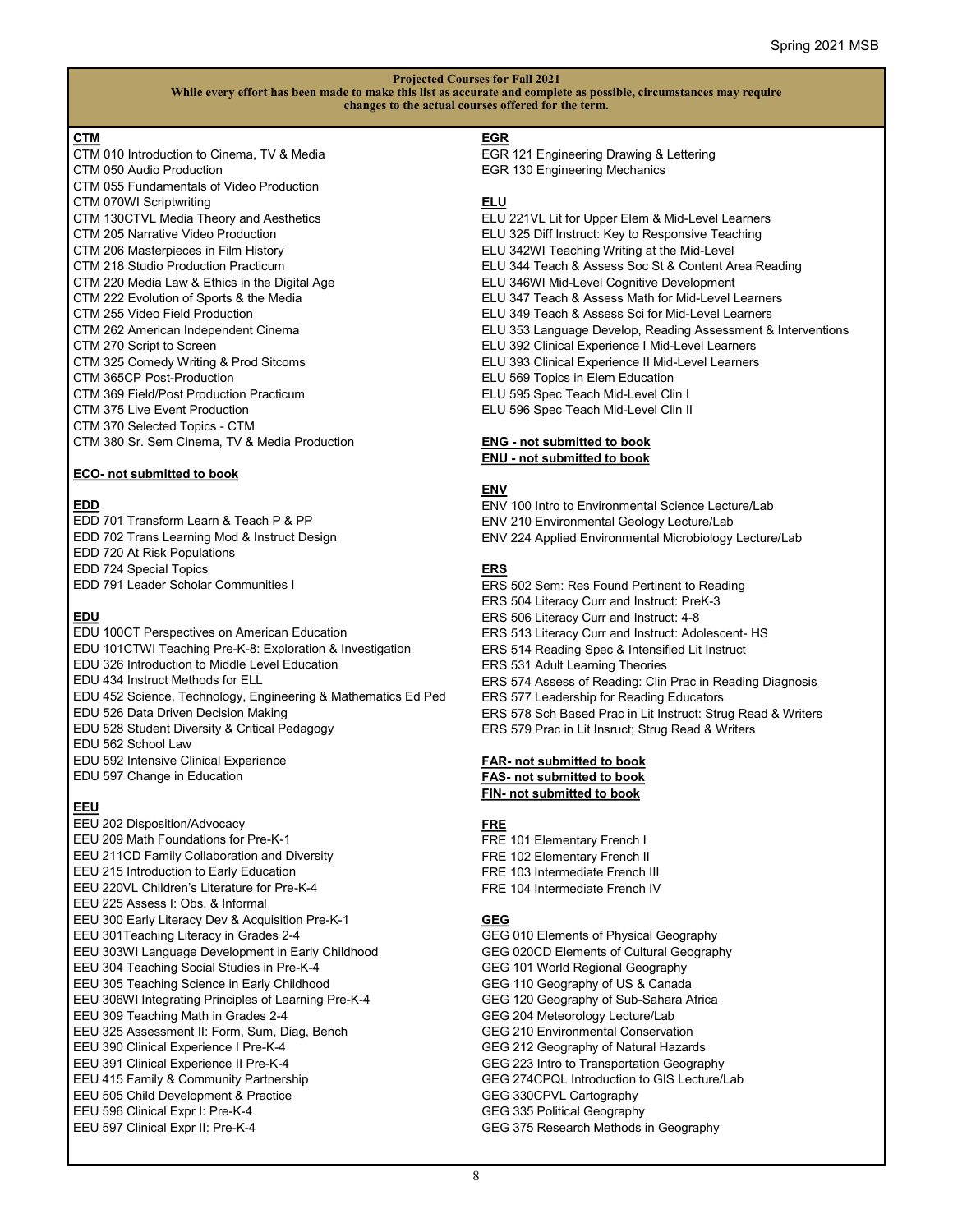#### **GEL**

- GEL 001 Dinosaurs
- GEL 020 Intro to Geology Lecture/Lab
- GEL 50 Water Wars
- GEL 031 Geology of National Parks and Monuments
- GEL 100 Physical Geology Lecture/Lab
- GEL 110 Introduction to Oceanography Lecture/Lab
- GEL 200VL Field Geology Lecture/Lab
- GEL 210 Environmental Geology Lecture/Lab
- GEL 220CT Mineralogy Lecture/Lab
- GEL 346WI Sediment/Stratigraphy Lecture/Lab
- GEL 358CP General Geophysics Lecture/Lab
- GEL 368 Research in Geology I
- GEL 369 Research in Geology II

## **GER**

GER 101 Elementary German I GER 103 Intermediate German III GER 211WI German Composition and Conversation I

#### **HEA- not submitted to book**

## **HIS**

- HIS 14CD History of Civilization (A)
- HIS 015 History of Civilization (B)
- HIS 025 U.S: Formative Years and the Federal Republic
- HIS 026 History U.S: Emergence of Modern America
- HIS 033 Conspiracies & Modern America
- HIS 111 The World Turned Upside Down
- HIS 120 History of Pennsylvania
- HIS 121 American Environmental History
- HIS 125 America in the Sixties
- HIS 131 History of Latin America: Colonial
- HIS 161CDCT History of Africa to 1800
- HIS 170 Military History of the United States
- HIS 227 Holocaust
- HIS 254WI History China & Japan since 1800
- HIS 310 Constitution of the US
- HIS 325WI The Middle Ages
- HIS 378WI Seminar Historical Method
- HIS 380WI Senior Seminar in History

## **HLS**

HLS 100 Homeland Security HLS 300 Homeland Security & Intelligence

### **HUM**

HUM 211VLCD Women in the Arts

## **INT**

INT 10 Intro to International Studies INT 101 Intercultural Communication

## **LLT**

- LLT 200 Foundations of Information Science LLT 310 Info Resources & Services LLT 321CPVL Technologies for the 21st Century Educator LLT 330 Makerspaces & Tech Enhanced Programing LLT 364 Preservation, Digitization & Archiving LLT 385 Digital Portfolios LLT 390 Internship LLT 398 Clinical Experience & Practicum I
- LLT 399 Clinical Experience & Practicum II
- LLT 500 Foundations of Information Science
- LLT 505 Perspective Instructional Tech & Learning
- LLT 510 Information Resources & Services
- LLT 521 Technologies for 21st Century Educator
- LLT 530 Makerspaces & Tech Enhanced Programing
- LLT 545 Problem Based Learning Through Instructional Tech
- LLT 574 Educational Program of the Library Media Center
- LLT 585 Digital Portfolios
- LLT 590 Internship
- LLT 598 Clinical Experience & Practicum I LLT 599 Clinical Experience & Practicum II

### **MAR**

MAR 110 Introduction to Oceanography Lecture/Lab MAR 210 Sophomore Seminar MAR 320WI Physiological Eco of Animals Lecture/Lab MAR 326 Marine Ecology MAR 346WI Sediment/Stratigraphy Lecture/Lab MAR 358CP General Geophysics Lecture/Lab MAR 370 Independent Research Marine Science

#### **MAT**

- MAT 17 Introduction to Mathematics
- MAT 40 Geometry
- MAT 45 Women in Mathematics
- MAT 103 Fundamentals of Mathematics I
- MAT 104QL Fundamentals of Mathematics II
- MAT 105 College Algebra
- MAT 106 Trigonometry
- MAT 115 Precalculus
- MAT 140QL Applied Statistical Methods
- MAT 150 Introduction to Biostatistics
- MAT 181 Calculus I MAT 182 Calculus II
- 
- MAT 220 History of Mathematics
- MAT 224WI Foundations of Higher Mathematics
- MAT 260 Linear Algebra I
- MAT 283 Calculus II
- MAT 302 Probability and Stats II
- MAT 305 Mathematics of Finance
- MAT 312 Abstract Algebra II
- MAT 340 Differential Equations
- MAT 351 Real Analysis I
- MAT 361 Operations Research I MAT 380WI Senior Seminar in Mathematics

#### **MGM- not submitted to book MKT- not submitted to book**

#### **MLS**

MLS 434 Instruct Methods, Materials, & Assess ELL/ESL

#### **MUP- not submitted to book MUS- not submitted to book MUU- not submitted to book**

#### **PAG**

PAG 010CD Introduction to Pennsylvania German Studies PAG 101 Introduction to Pennsylvania German Language I

#### **PEC- not submitted to book**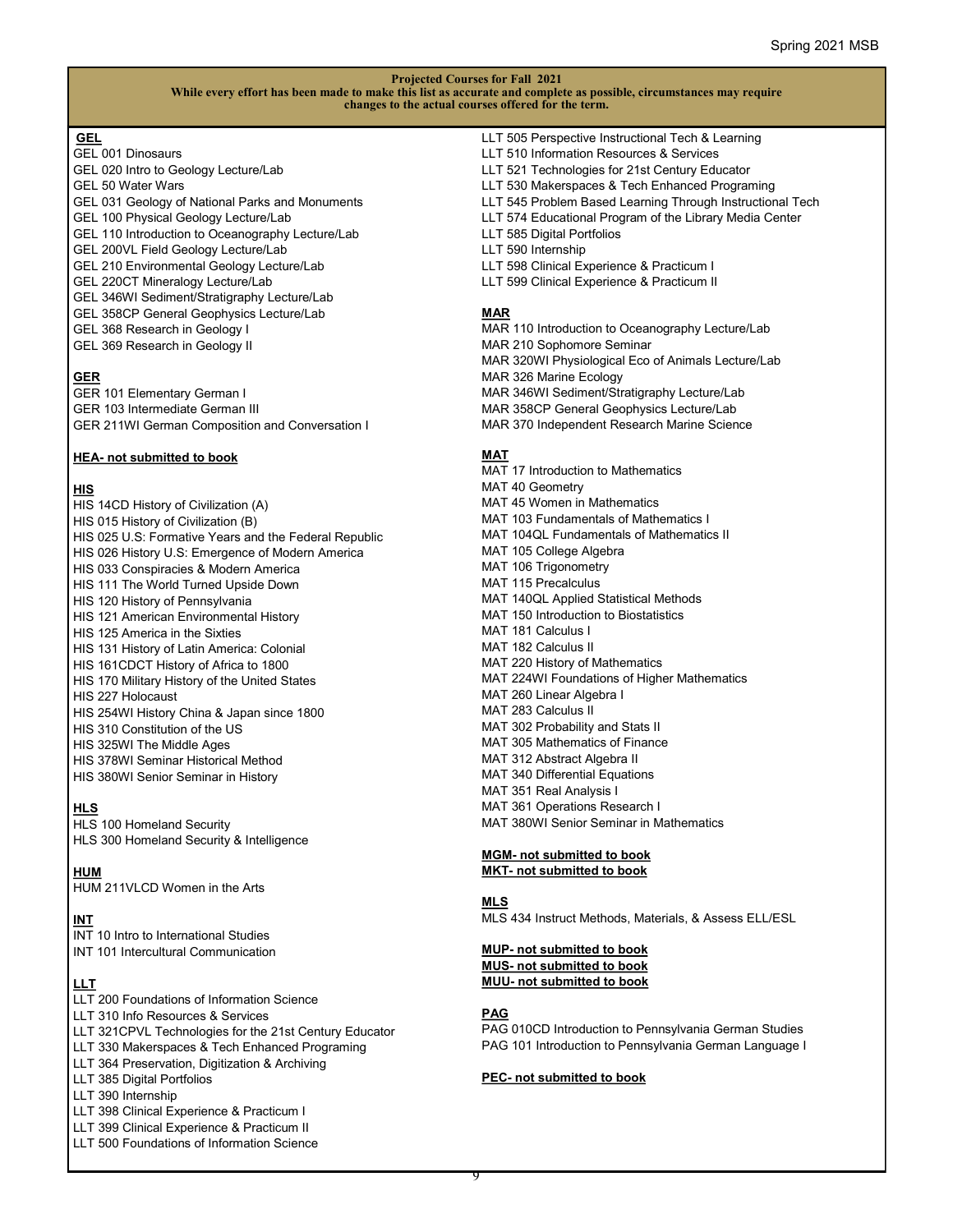#### **PHI**

- PHI 015CT Critical Thinking PHI 020CT Introduction to Logic PHI 030CT Introduction to Philosophy PHI 040CDCT Introduction to Ethics PHI 060CDCT Introduction to Religious Studies PHI 130CDWI Asian Philosophy PHI 210 Medical Ethics PHI 235 Topics I Moral Theory PHI 241 Philosophy of Mind PHI 249 Interpretations of the Quran
- PHI 310 Theory of Knowledge

#### **PHY**

- PHY 020 Introduction to Physics Lecture/Lab PHY 040 General Physics I Lecture/Lab
- PHY 080 Problem Solving Techniques in Ap Sci
- PHY 100 Physics I Lecture/Lab
- PHY 212 Modern Physics
- PHY 220WI Electronics Lecture/Lab
- PHY 245 Mathematical Physics I
- PHY 316QL Electricity & Magnetism
- PHY 340 Computational Physics
- PHY 370 Research in Physics
- PHY 380CMWI Senior Seminar in Physics

## **POL**

- POL 010 American Government POL 020CD International Relations POL 030CD Introduction to Comparative Politics POL 040 Introduction to Political Theory POL 050 State and Local Government POL 101WI Social Science Research Design & Writing POL 115 Public Administration POL 140CTWI Law & Society POL 182 Criminal Procedure POL 200QL Statistics for Social & Behavior Science POL 201 Empirical Political Analysis POL 231CDWI Social Movements and Revolution POL 332CDWI Politics of Latin American POL 381CMWI Senior Seminar in Public Administration POL 425 Public Policy Making POL 509 Approaches & Methods in Pol Sci POL 515 Principles & Prob of Pub Admin
- POL 518 Budgeting & Decision Making

#### **PRO- not submitted to book**

#### **PSY**

PSY 011 General Psychology PSY 110 Child Psychology PSY 120 Adolescent Psychology PSY 125 Life Span Development PSY 140 Educational Psychology PSY 200QL Statistics for Social & Behavior Science PSY 202 Psychology of Personality PSY 217 Psychology and Law PSY 205 Psychology of Black Experience PSY 220 Industrial/Organizational Psychology PSY 240 Social Psychology PSY 250 Abnormal Psychology PSY 270CTWI Experimental Psychology PSY 310CTQL Principles of Measurement PSY 311 Psychology of Learning, Motivation, & Emotion

PSY 312 Sensation & Perception PSY 325 Physiological Psychology PSY 331 Health Psychology PSY 340 Cognitive Psychology PSY 350 Personnel Psychology PSY 360 Introduction to Clinical Psychology PSY 375 Psychotherapy PSY 379 History & Systems of Psychology PSY 380WI Senior Seminar in Psychology PSY 525 Develop PSY of Child PSY 530 Life Span Development PSY 545 Theories of Personality PSY 546 Psychopathology

## **SCI**

SCI 220 Practical Scan Electron Microscopy Lecture/Lab SCI 250 Scientific Storytelling

#### **SCM- not submitted to book**

#### **SEU**

SEU 312CDWI Principles of Learning Lecture SEU 313 Principles of Learning Lab SEU 342VLWI Principles of Teaching Lecture SEU 343 Principles of Teach Lab SEU 390 Clinical Experience & Practicum I SEU 391 Clinical Experience & Practicum II SEU 410WI Science Instructional Methods for Mid & HS SEU 420 Education Theory & Practice SEU 422 World Lang Instructional Methods for Mid & HS SEU 425WI Methods Teaching Secondary Subjects-Com SEU 426WI Methods Teaching Secondary Subjects-Soc St SEU 430 Math Instructional Methods for Mid & HS SEU 535 Class Management Inclusive SEU 544 Action Research Teacher Leader

#### **SOC**

SOC 010CD Principles of Sociology SOC 110CD Contemporary Social Problems SOC 150 Law and Society SOC 200QL Statistics for Social and Behavioral Science SOC 201QL Quantitative Analysis in Sociology SOC 207 Families & Social Class SOC/ANT 213 World Religions SOC/WGS 217 LGBTQ Studies SOC 224CDCT Immigration & Assimilation SOC 230 Urban Sociology SOC/ANT 232 Marriage in Cross-Cultural Perspective SOC 245CD Sociology of Deviance SOC 250 Criminology SOC 271 White Collar Crime SOC 280CD Social Movements SOC 310 Foundations of Social Theory SOC 350 Methods of Social Research

#### **SOW**

SOW 700 Social Work Leadership I SOW 720 Leadership/Teaching Praxis I

#### **SMS**

SMS 101 Intro to Social Media Theory Strategy SMS/COM 224 Social Media Ethics SMS 380 Social Media Theory & Strategy Capstone SMS 390 Social Media Internship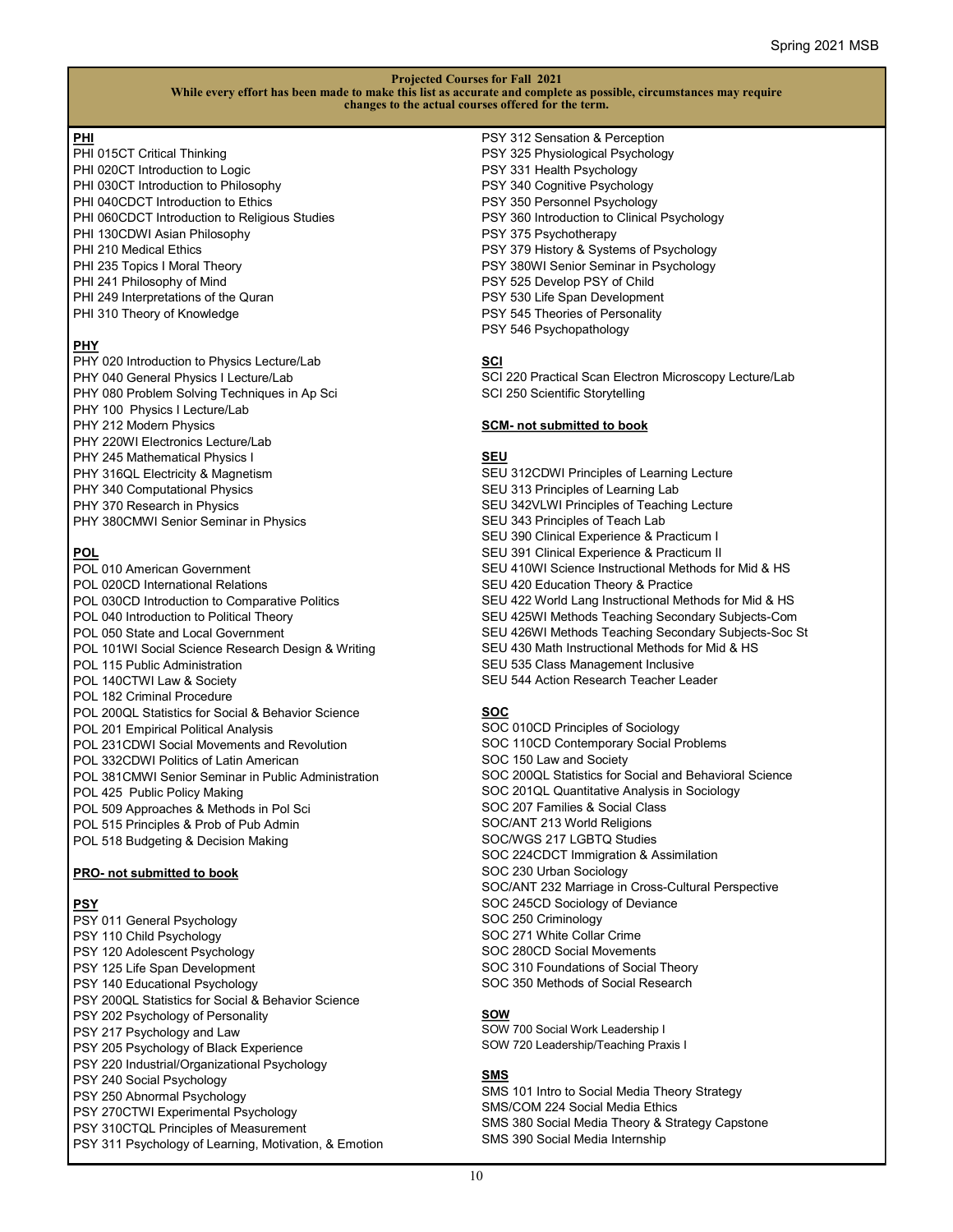### **SPA**

SPA 101 Elementary Spanish I SPA 102 Elementary Spanish II

SPA 103 Intermediate Spanish III

SPA 104 Intermediate Spanish IV

SPA 212WI Spanish Composition

SPA 213CM Advanced Conversation in Spanish

SPA 214CDCM Written & Oral Com Spanish-speaking Heritage Lrrns SPA 380CDCT Senior Seminar in Spanish

**SPT- not submitted to book**

## **SPU**

SPU 101 Early Interv for Students with Disabilities

SPU 200 Reading, Writing, Teaching Literary Braille

SPU 201 Cognitive Development Standards

SPU 216 Evidence-Based Prac in Math for Students with Dis

- SPU 202 Orient/Mobility-Visual Impairment-Deafblindness
- SPU 223 Augmentation & Altern Commun to Support St with Dis

SPU 302 Adapting Materials/Methods I/E-Visual Impair

SPU 313 Making Content Area Instruct Access for St with Dis

SPU 314 Students with Disabilities-Inclusive Settings

- SPU 316 Literary Development and Instruction
- SPU 317 Intensive Reading, Writing Math Intervention App

SPU 318 Assessments and Instructional Methods

- SPU 320 Special Education Process and IEP Development
- SPU 322 High Incidence Disabilities
- SPU 327 Trans, Self-Determ & Self-Advoc for Adol & Ads with Dis
- SPU 328 Positive Behavioral Intervention & Supports
- SPU 330 Low Incidence Disabilities
- SPU 333 Assistive Tech for Students w/ Visual Impairments
- SPU 381 Internship in Special Education

SPU 390 Clinical Experience & Practicum (VI-1)

SPU 391 Clinical Experience & Practicum (VI-2)

- SPU 392 Clinical Experience & Practicum (MPH-1)
- SPU 393 Clinical Experience & Practicum (MPH-2)
- SPU 434 Applied Behavior Analysis
- SPU 500 Cog Dev Div Learners Stand Align
- SPU 502 Reading, Writing & Teaching Unified Braille
- SPU 592 Clinical Practicum in Special Education

## **STA**

STA 530 Help Int Stu Affairs Higher Ed STA 570 Contemporary Clg Students STA 572 Sem Leadership in Stu Affairs STA 589 Res Method Stu Affairs Hi Ed STA 593 Internship/Student Affairs II STA 590 Finance in Higher Ed

## **SWK**

SWK 100CDCT Intro to Social Work and Social Welfare SWK 130CDCT Poverty and Social Welfare SWK 160CD Human Behavior and Social Environment SWK 200CMWI Professional Context SWK 250 Social Work with Individuals Practice I SWK 255CDWI Social Welfare Policy SWK 286 Social Work & Substance Abuse SWK 280 Communities/Organization Practice III SWK 285 Essential Skills for Helping People SWK 315 Human Services Admin & Social Policy SWK 320 Case Management: Interdisciplinary Approach SWK 360CTQL Methods & Practice– Social Work Research

- SWK 370 Selected Topics in Social Work & Social Welfare
- SWK 379 Independent Study
- SWK 381 Field Instruction in Social Work I

SWK 382CTWI Professional Seminar in Social Work I SWK 400 Found of Human Behavior– Social Environment SWK 450 Foundations in Social Work Practice- Individuals SWK 460 Foundations of Social Work Research Methods SWK 481 Foundation Internship I SWK 482 Integrated Generalist Social Work Practice Seminar I SWK 500 Family in the Social Environment SWK 555 App Fam Pol/Fam Serv Prog SWK 560 App Methods of SW Research SWK 573 Pub & Prof Presentations in Social Work SWK 581 Advanced Internship I SWK 582 Adv Theory/Fam SW Prac I SWK 701 Social Work Leadership I SWK 704 Social Work Teacher-Scholar SWK 710 Research Methodology

SWK 730 Qualitative Analysis

#### **WGS**

WGS 10 Introduction to Women's Studies WGS/COM 130 Interpersonal Communication SOC/WGS 217 LGBTQ Studies WGS/COM 261 Health Communication WGS/COM 271 Sexualities & Communication WGS/COM 285 Gender Communication WGS/COM 350CT Leadership

#### **WRI- not submitted to book**